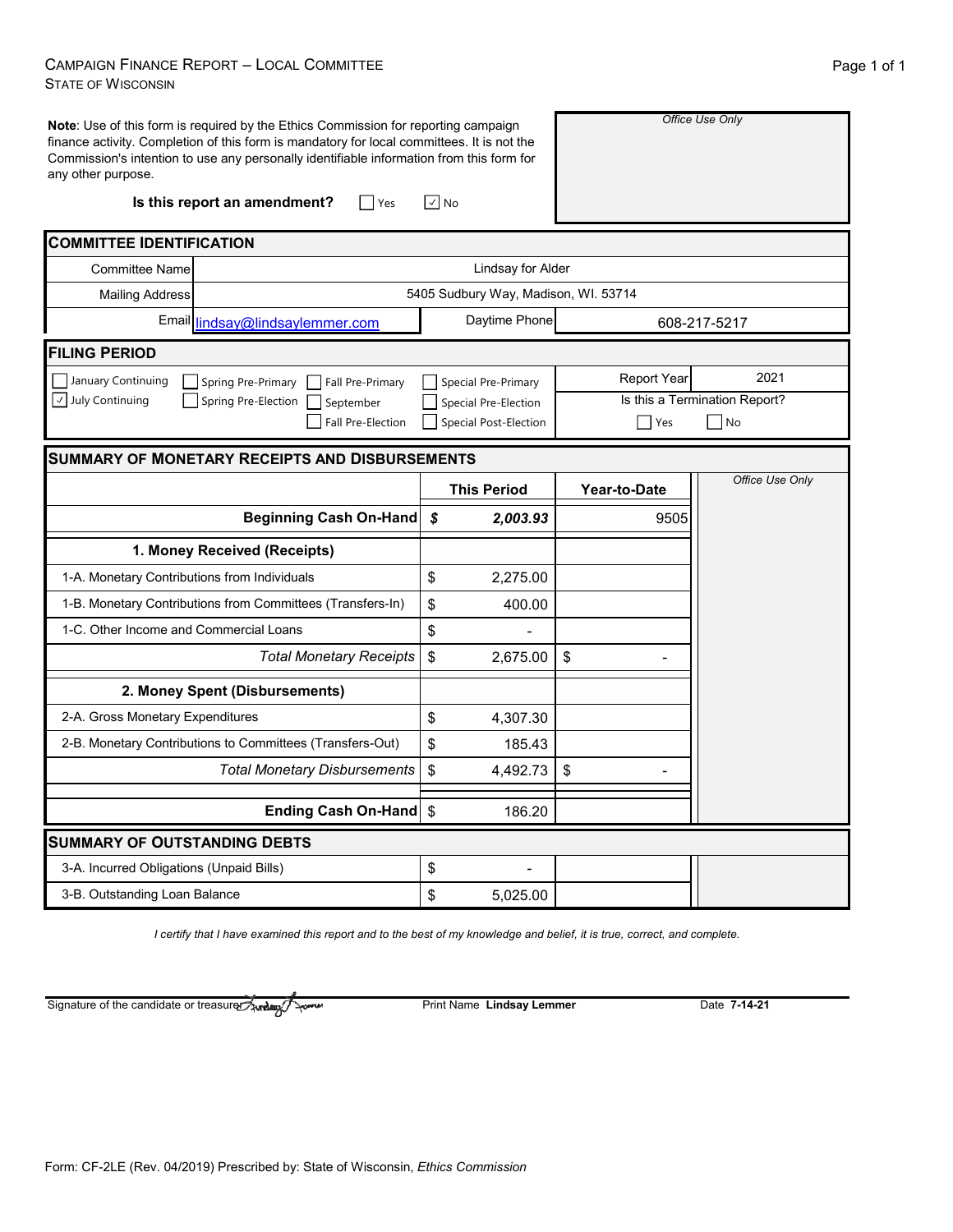### **Monetary Contributions from Individuals (Including Loans from Individuals)** Page 1 of 1

| Conduit? | <b>Date</b>                   | <b>Name</b>                   | <b>Address</b>           | City                 | ST        | Zip                 | Occupation                     | <b>Comments</b>           | Amount         |
|----------|-------------------------------|-------------------------------|--------------------------|----------------------|-----------|---------------------|--------------------------------|---------------------------|----------------|
|          |                               | 3/23/2021 Richard Jordan      | 317 Acewood Blvd         | Madison              | WI        | 53714               |                                |                           | \$<br>20.00    |
|          |                               | 3/23/2021 Charles Chyala      | 1 Coach House Drive      | Madison              | WI        |                     | 53714 Attorney                 |                           | \$<br>100.00   |
|          |                               | 3/24/2021 Lindsay Lemmer      | 5405 Sudbury Way         | Madison              | WI        |                     | 53714 Communications           |                           | \$<br>1,000.00 |
|          | 3/24/2021 10:16 Sam Wayne     |                               | 3 W Gilman St. Suite H   | Madison              | WI        |                     | 53703 Not employed             |                           | \$<br>25.00    |
|          | 3/25/2021 13:03 Mara Jarvis   |                               | 21 Lancaster Ct          | Madison              | WI        |                     | 53719 Assumption Specialist    |                           | \$<br>50.00    |
|          |                               | 3/26/2021 0:27 Alayna Lemmer  | 7322 Vashon PI SW        | Seattle              | <b>WA</b> |                     | 98136 Illustrator              |                           | \$<br>100.00   |
|          | 3/27/2021 7:50 Holly Hatcher  |                               | 3548 Valley Ridge Rd     | Middleton            | WI        | 53562 RN            |                                |                           | \$<br>25.00    |
|          |                               | 3/27/2021 9:47 Megan McGrorty | 850 NE 71st St           | Miami                | FL.       |                     | 33138 Managing Partner         |                           | \$<br>20.00    |
|          | 3/27/2021 11:09 Awais Khaleel |                               | 3158 Buena Vista St      | Madison              | WI        | 53704-5810 Attorney |                                |                           | \$<br>25.00    |
|          | 3/27/2021 11:11 Jessica Jones |                               | 110 Milo Ln.             | Madison              | WI        |                     | 53714 User experience designer |                           | \$<br>10.00    |
| X        |                               | 3/30/2021 Johm Larson         | 1223 Bongard Dr          | Waunakee             | WI        | 53597               |                                | <b>GMCC Direct Givers</b> | \$<br>100.00   |
| X        |                               | 3/30/2021 Michael Hamerlik    | 2530 University Ave      | Madison              | WI        | 53705               |                                | <b>GMCC Direct Givers</b> | \$<br>100.00   |
| X        |                               | 3/30/2021 Jim Imhoff          | 5250 E Terrace Dr, Ste I | Madison              | WI        | 53718               |                                | <b>GMCC Direct Givers</b> | \$<br>100.00   |
| X        |                               | 3/30/2021 Rich Lynch          | 1802 Monroe St #301      | Madison              | WI        | 53711               |                                | <b>GMCC Direct Givers</b> | \$<br>50.00    |
| X        |                               | 3/31/2021 Lon Sprecher        | 2205 Middleton Beach Rd  | Middleton            | WI        | 53562               |                                | <b>GMCC Direct Givers</b> | 50.00          |
| X        |                               | 3/31/2021 Doug Nelson         | 3622 Spring Trail        | Madison              | WI        | 53711               |                                | <b>GMCC Direct Givers</b> | \$<br>100.00   |
| X        |                               | 3/31/2021 Kim Sponem          | 298 Southing Grange      | <b>Cottage Grove</b> | WI        | 53527               |                                | <b>GMCC Direct Givers</b> | 100.00         |
| X        |                               | 3/31/2021 David Stark         | 5047 St. Cyr Rd          | Middleton            | WI        | 53562               |                                | <b>GMCC Direct Givers</b> | 100.00         |
| X        |                               | 4/1/2021 Wayne Harris         | 5580 Polo Ridge          | Waunakee             | WI        | 53597               |                                | <b>GMCC Direct Givers</b> | 50.00          |
|          |                               | 4/1/2021 4:19 Jessica Jones   | 111 Milo Ln.             | Madison              | WI        |                     | 53715 User experience designer |                           | \$<br>25.00    |
|          |                               | 4/10/2021 John A Sylvester    | 505 S Owen Drive         | Madison              | WI        | 53711               |                                |                           | 50.00          |
|          |                               | 5/1/2021 Jessica Jones        | 111 Milo Ln.             | Madison              | WI        |                     | 53715 User experience designer |                           | \$<br>25.00    |
|          |                               | 6/1/2021 Jessica Jones        | 111 Milo Ln.             | Madison              | WI        |                     | 53715 User experience designer |                           | \$<br>25.00    |
|          |                               | 7/1/2021 Jessica Jones        | 111 Milo Ln.             | Madison              | WI        |                     | 53715 User experience designer |                           | \$<br>25.00    |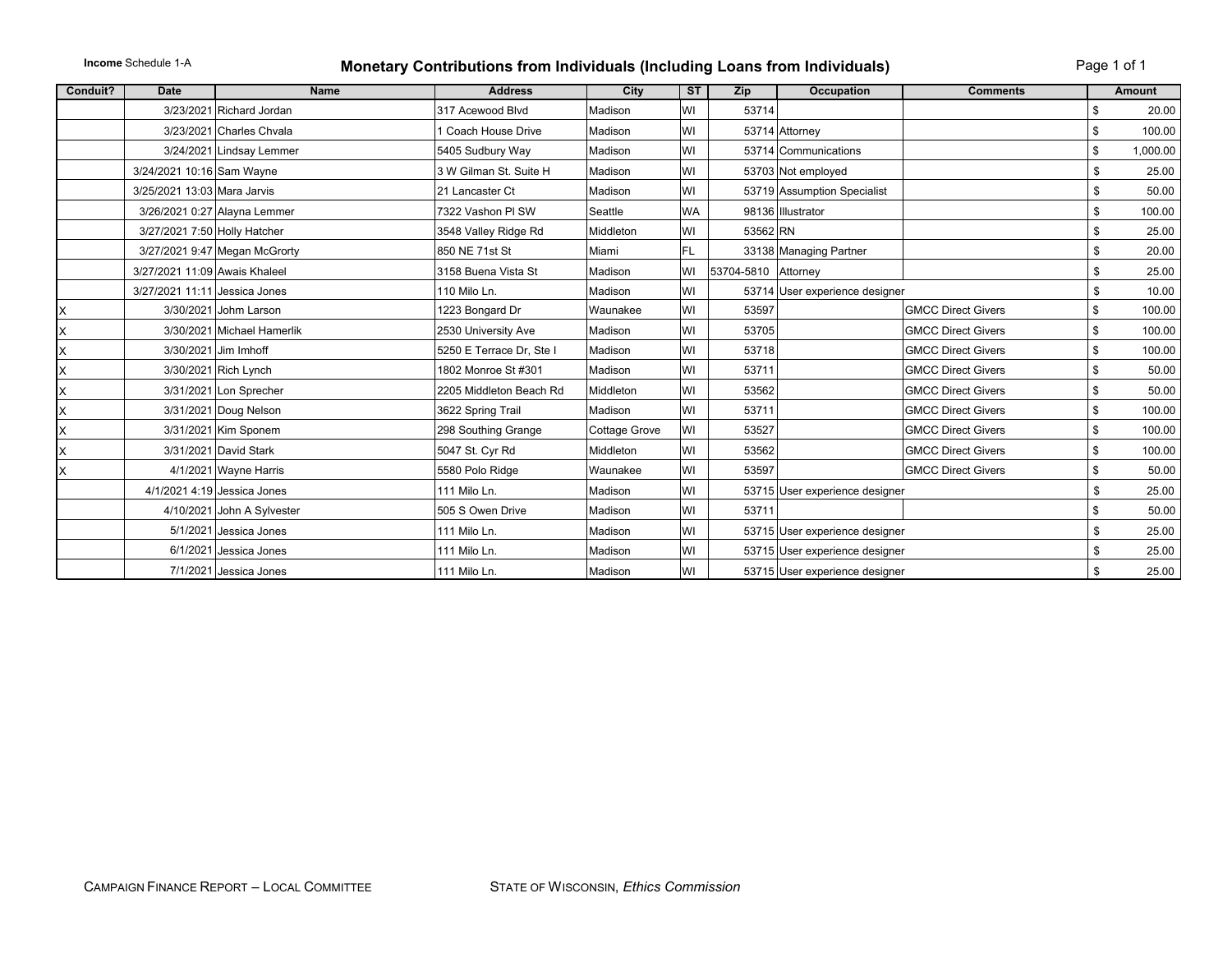# **Monetary Contributions from Committees (Transfers-In)** Page 1 of 1

| <b>Date</b> | <b>Address</b><br>Committee Name                         |                             | City    | $_{\sigma}$ | Zip   | Comments | Amount |
|-------------|----------------------------------------------------------|-----------------------------|---------|-------------|-------|----------|--------|
|             | Realtors Association of South Centeral Wisconsin PAC GAB | 14801 Forest Run Road Suite |         |             |       |          |        |
|             | 3/23/2021 ID 500506                                      | 101                         | Madison | WI          | 53704 |          | 400.00 |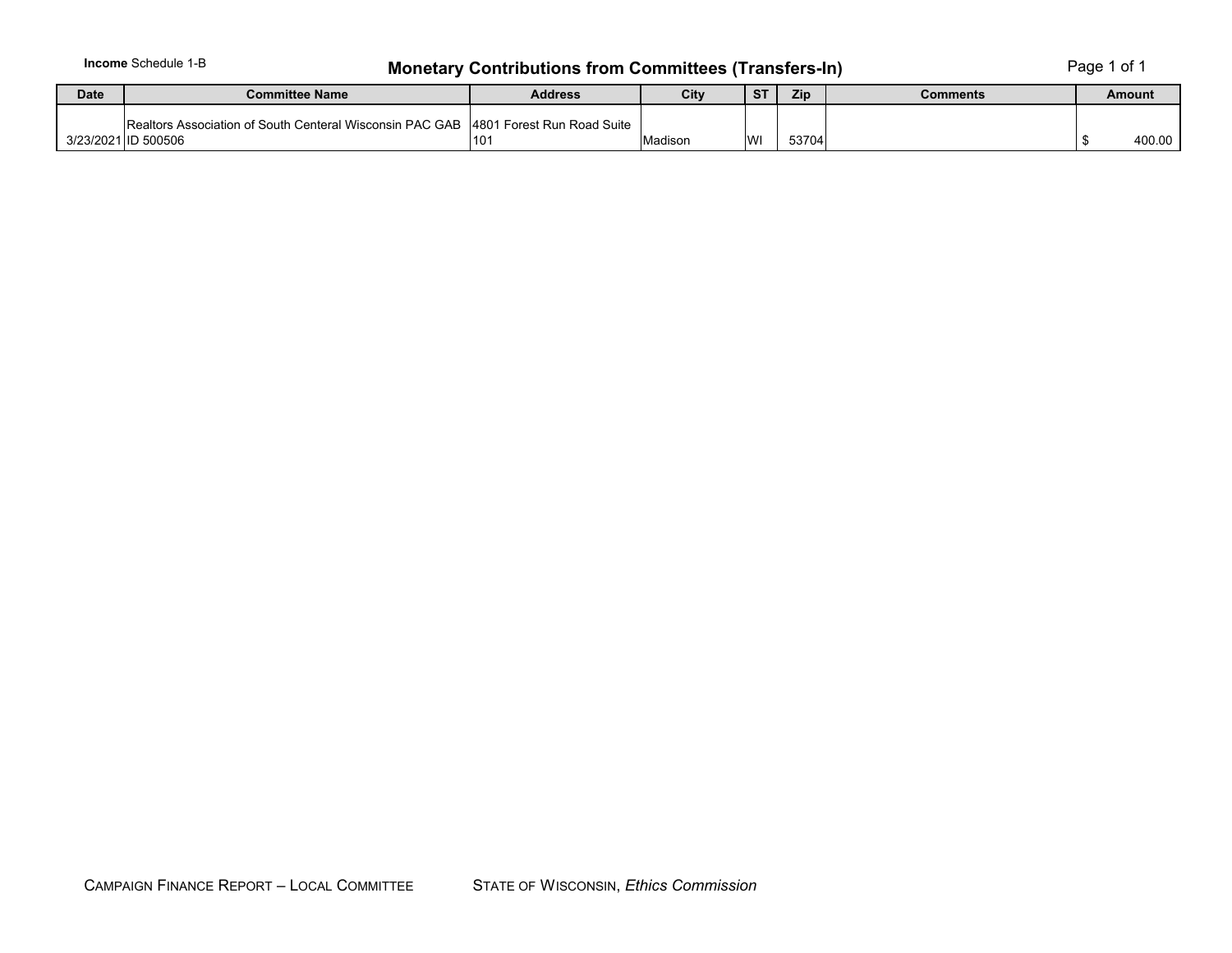| <b>Income</b> Schedule<br>Other Income and<br>.<br>Loans<br>Commercial |             |                |      |    |     |                          | 0t<br>Page |        |
|------------------------------------------------------------------------|-------------|----------------|------|----|-----|--------------------------|------------|--------|
| <b>Date</b>                                                            | <b>Name</b> | <b>Address</b> | City | ~- | Zip | <b>Reason for Income</b> | Comments   | Amount |

П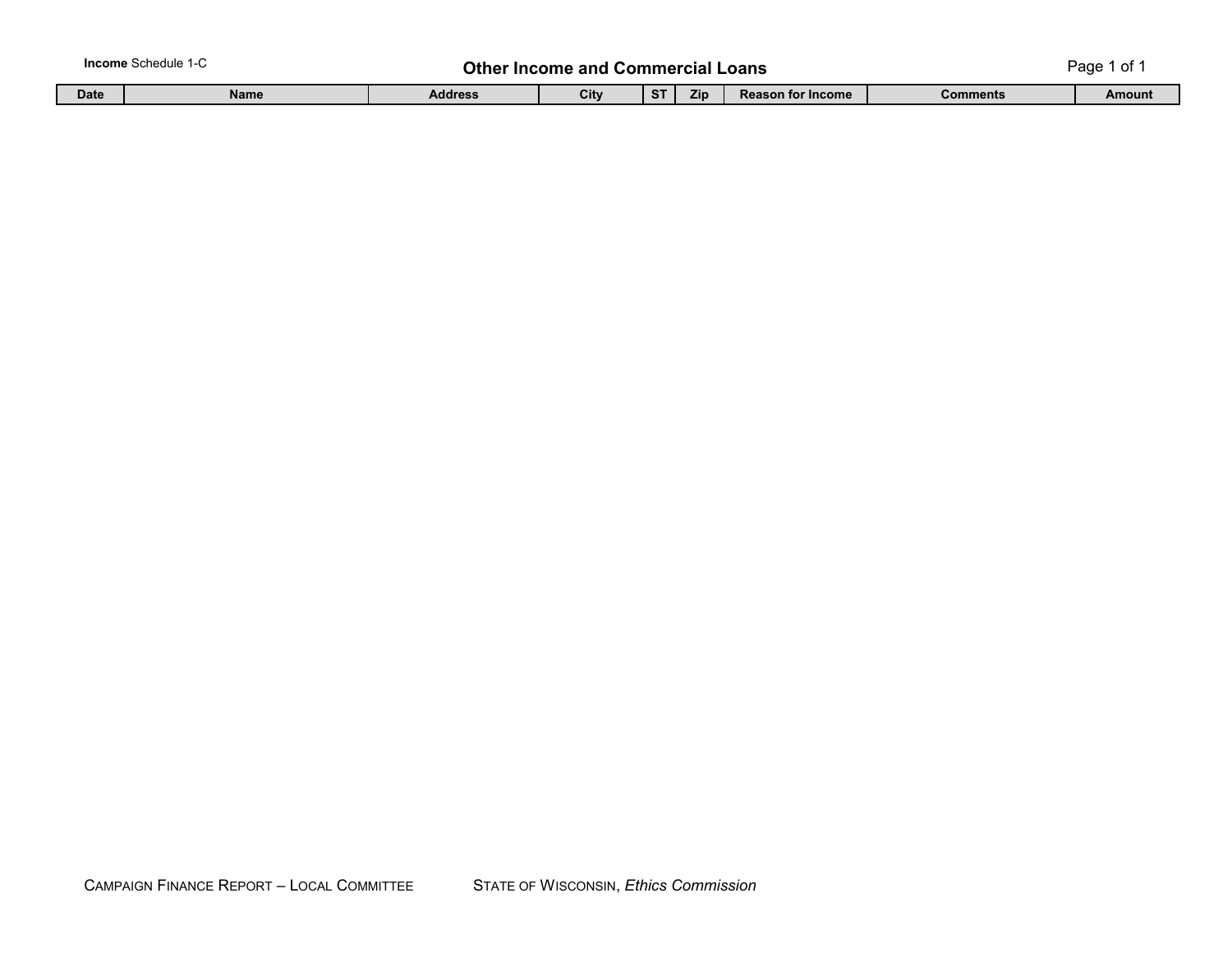| Disbursements Schedule 2-A |                                         | <b>Gross Monetary Expenditures</b>      | Page 1 of 1      |           |     |                                                                                                   |                 |    |               |
|----------------------------|-----------------------------------------|-----------------------------------------|------------------|-----------|-----|---------------------------------------------------------------------------------------------------|-----------------|----|---------------|
| <b>Date</b>                | <b>Name</b>                             | <b>Address</b>                          | City             | <b>ST</b> | Zip | <b>Purpose</b>                                                                                    | <b>Comments</b> |    | <b>Amount</b> |
| 3/24/2021 10:16 ActBlue    |                                         | PO Box 441146                           | Somerville       |           |     | MA 02144-(ActBlue Fees                                                                            |                 |    | 0.99          |
| 3/25/2021 13:03 ActBlue    |                                         | PO Box 441146                           | Somerville       |           |     | MA 02144-(ActBlue Fees                                                                            |                 |    | 1.98          |
| 3/26/2021 0:27 ActBlue     |                                         | PO Box 441146                           | Somerville       |           |     | MA 02144-(ActBlue Fees                                                                            |                 |    | 3.95          |
| 3/27/2021 7:50 ActBlue     |                                         | PO Box 441146                           | Somerville       |           |     | MA 02144-(ActBlue Fees                                                                            |                 |    | 0.99          |
| 3/27/2021 9:47 ActBlue     |                                         | PO Box 441146                           | Somerville       |           |     | MA 02144-(ActBlue Fees                                                                            |                 |    | 0.79          |
| 3/27/2021 11:09 ActBlue    |                                         | PO Box 441146                           | Somerville       |           |     | MA 02144-(ActBlue Fees                                                                            |                 |    | 0.99          |
| 3/27/2021 11:11 ActBlue    |                                         | PO Box 441146                           | Somerville       |           |     | MA 02144-(ActBlue Fees                                                                            |                 |    | 0.4           |
| 4/1/2021 4:19 ActBlue      |                                         | PO Box 441146                           | Somerville       |           |     | MA 02144-(ActBlue Fees                                                                            |                 |    | 0.99          |
| 5/1/2021 4:23 ActBlue      |                                         | PO Box 441146                           | Somerville       |           |     | MA 02144-(ActBlue Fees                                                                            |                 |    | 0.99          |
| 6/1/2021 4:22 ActBlue      |                                         | PO Box 441146                           | Somerville       |           |     | MA 02144-(ActBlue Fees                                                                            |                 |    | 0.99          |
| 7/1/2021 4:21 ActBlue      |                                         | PO Box 441146                           | Somerville       |           |     | MA 02144-(ActBlue Fees                                                                            |                 |    | 0.99          |
|                            | 6/26/2021 Ingrid Laas Creative Services | 1513 Angel Crest Way                    | Madison          | WI        |     | 53716 Photography                                                                                 |                 | \$ | 79.13         |
|                            | 3/27/2021 Wells Print and Digital       | 3121 Watford Way                        | Madison          | WI        |     | <b>53713 Mailer</b>                                                                               |                 |    | 1,487.96      |
|                            | 4/1/2021 Troy Slama                     | 225 Buckingham Lane                     | Madison          | WI        |     | 53714 Graphic Design<br>personal credit card for<br>Facebook ads, SCFL<br>ad, robocalls, and door |                 |    | 1,000.00      |
|                            | 4/13/2021 Lindsay Lemmer                | 5405 Sudbury Way                        | Madison          | WI        |     | 54714 cards                                                                                       |                 | \$ | 1,190.16      |
|                            | 4/10/2021 Melissa Mulliken              | 3306 Gregory St                         | Madison          | WI        |     | 53711 Consulting                                                                                  |                 |    | 500.00        |
|                            | 4/20/2021 Google Domains                | 1600 Amphitheatre Pkwy                  | Mountain View    | CA        |     | 94043 Domain charge                                                                               |                 |    | 12.00         |
|                            | 5/20/2021 Google Domains                | 1600 Amphitheatre Pkwy                  | Mountain View CA |           |     | 94043 Domain charge                                                                               |                 |    | 12.00         |
|                            | 6/20/2021 Google Domains                | 1600 Amphitheatre Pkwy Mountain View CA |                  |           |     | 94043 Domain charge                                                                               |                 |    | 12.00         |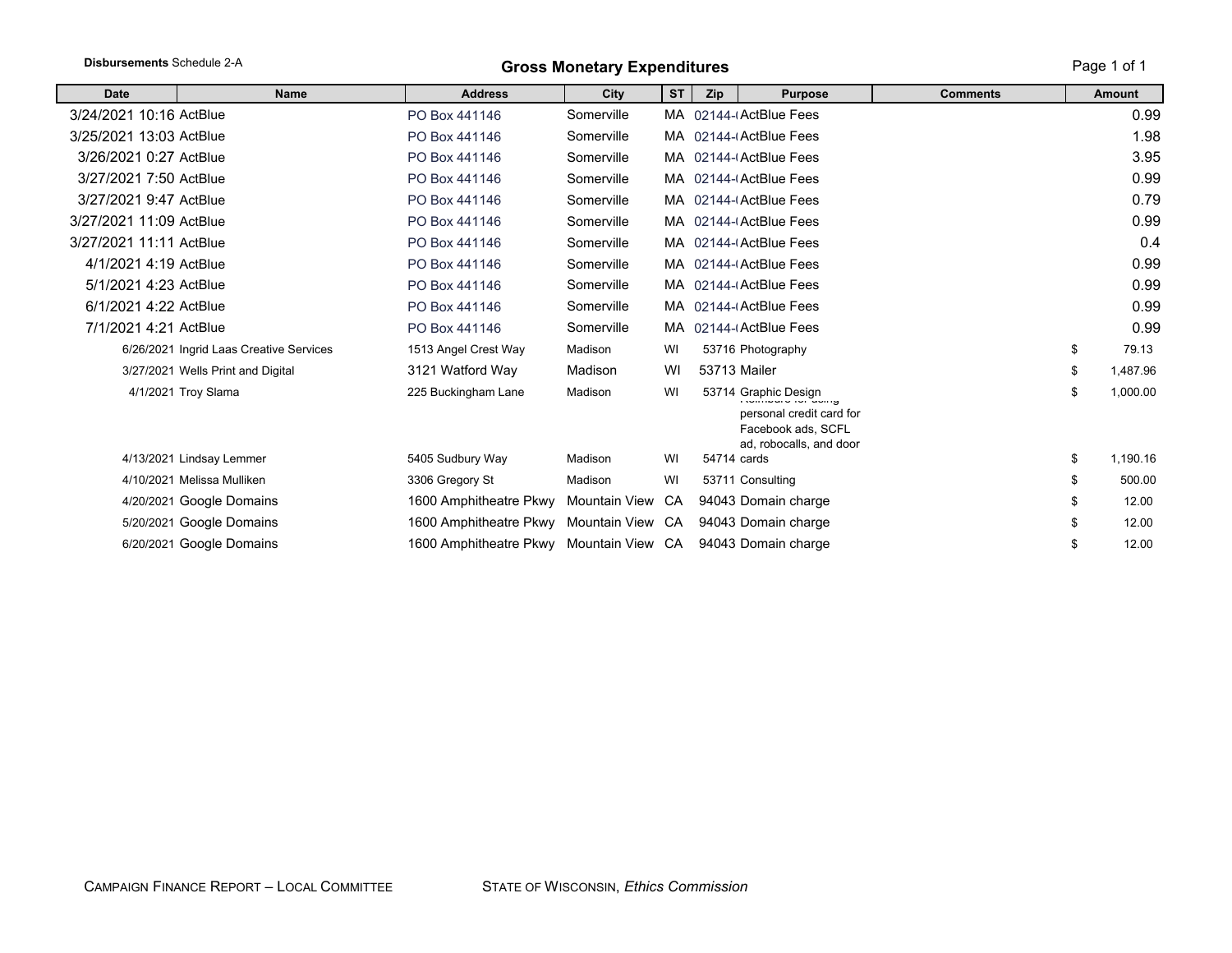|                               | <b>Disbursements Schedule 2-B</b> | <b>Monetary Contributions to Committees (Transfers-Out)</b> |         |           |     |                                               |  |        |  |
|-------------------------------|-----------------------------------|-------------------------------------------------------------|---------|-----------|-----|-----------------------------------------------|--|--------|--|
| <b>Date</b><br>Committee Name |                                   | Address                                                     | City    | <b>ST</b> | Zip | Comments                                      |  | Amount |  |
|                               | 5/25/2021 Lindsay for Assembly    | PO Box 8726                                                 | Madison | wı        |     | 53708 Transfer to settle outstanding balances |  | 185.43 |  |

 $\mathbf{I}$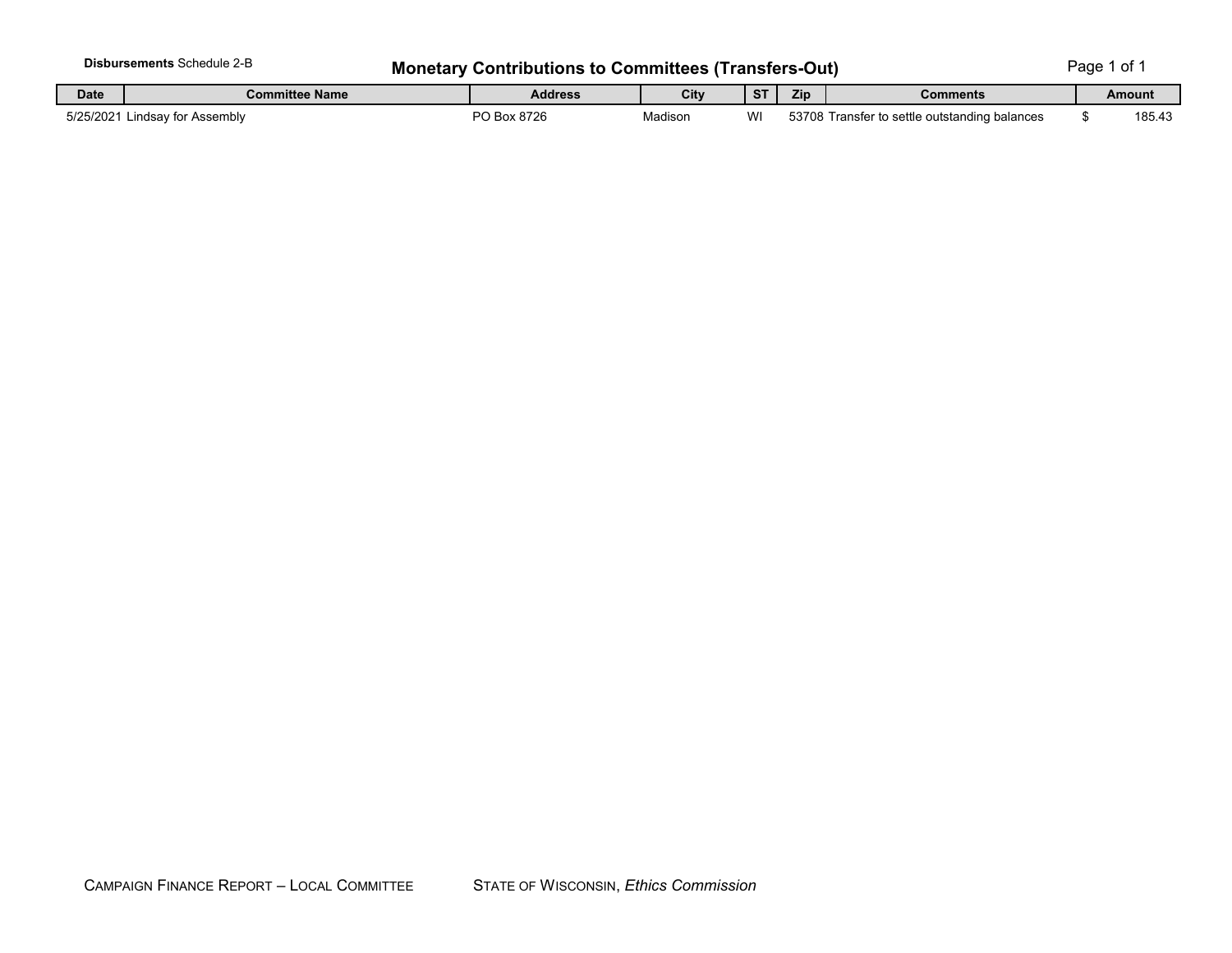# **Incurred Obligations Excluding Loans (Unpaid Bills)** Page 1 of 1

| <b>Date</b> | <b>Name</b> | <b>Address</b> | City | $C$ T | Zip | <b>Purpose</b> | <b>Outstanding</b><br>Balance.<br><b>Beginning of</b><br>Period | New Obligation<br><b>This Period</b> | Outstanding<br><b>Balance, Close</b><br>of Period |
|-------------|-------------|----------------|------|-------|-----|----------------|-----------------------------------------------------------------|--------------------------------------|---------------------------------------------------|
|-------------|-------------|----------------|------|-------|-----|----------------|-----------------------------------------------------------------|--------------------------------------|---------------------------------------------------|